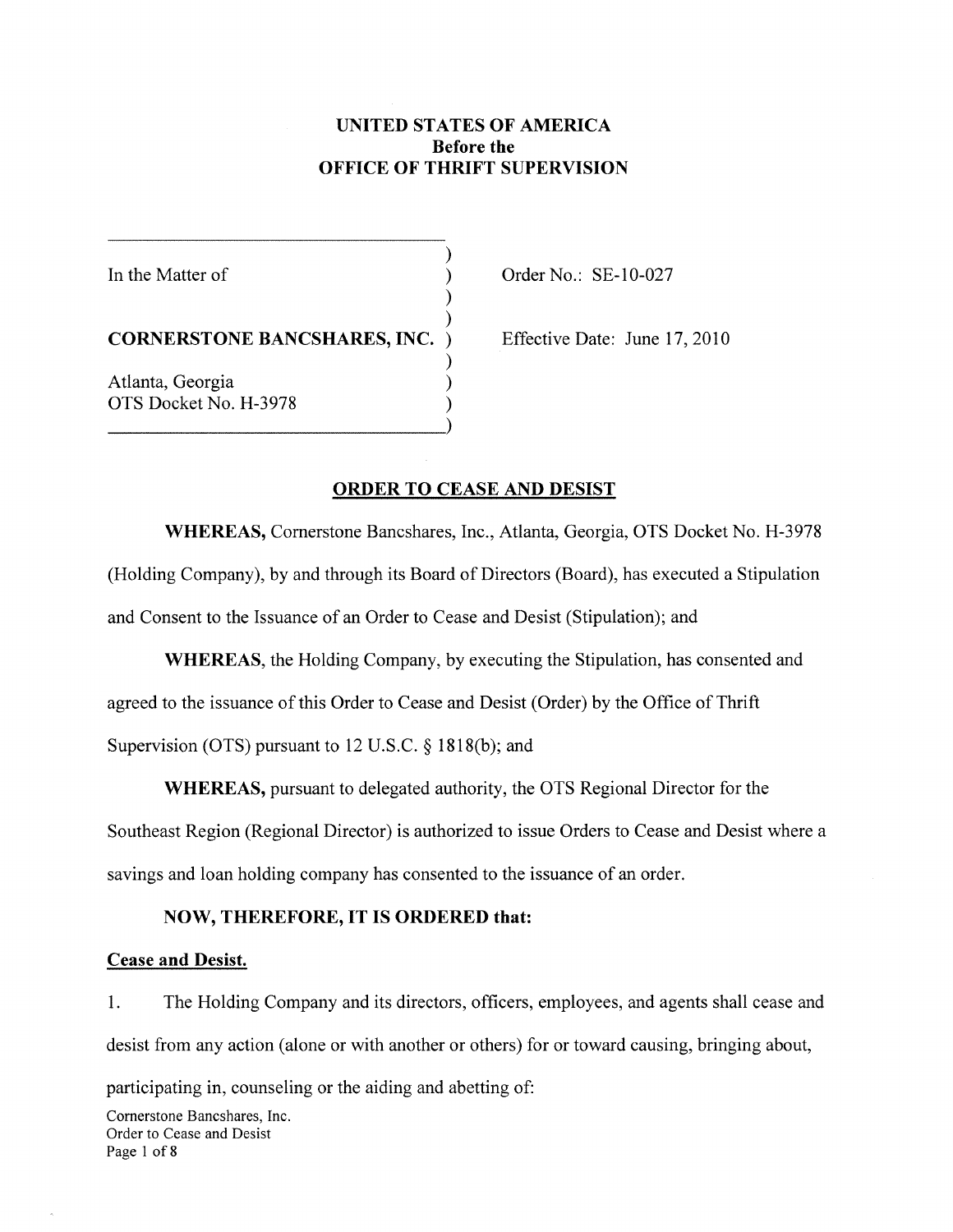(a) operating its wholly owned savings association subsidiary, CornerstoneBank, Atlanta, Georgia, OTS No. 15682 (Association) with an inadequate level of capital protection for the volume, type, and quality of assets held by the Association;

(b) operating the Association with an excessive level of adversely classified and delinquent loans relative to the Association's capital, earnings and allowance for loan and lease losses (ALLL) levels; and

(c) operating the Holding Company with insufficient earnings as a result of the deterioration in the financial condition of the Association.

## **Capital Maintenance and Augmentation Plan.**

2. Within sixty (60) days, the Holding Company shall submit for Regional Director review and non-objection a written plan to maintain and enhance the capital of the Holding Company and the Association and to ensure that the Association complies with the capital requirements imposed by the Order to Cease and Desist issued by the OTS against the Association on June 17, 2010 (Capital Maintenance and Augmentation Plan). At a minimum, the Capital Maintenance and Augmentation Plan shall:

(a) address the requirements and restrictions imposed by this Order and the Order to Cease and Desist issued by the OTS against the Association on June 17,2010.

(b) detail the terms of the Holding Company's capital maintenance and enhancement commitment, together with strategies and specific narrative goals concerning compliance with that commitment;

(c) identify the specific sources of additional capital and the timeframes and methods by which additional capital will be raised and infused into the Association, if necessary, including specific target dates and capital levels; and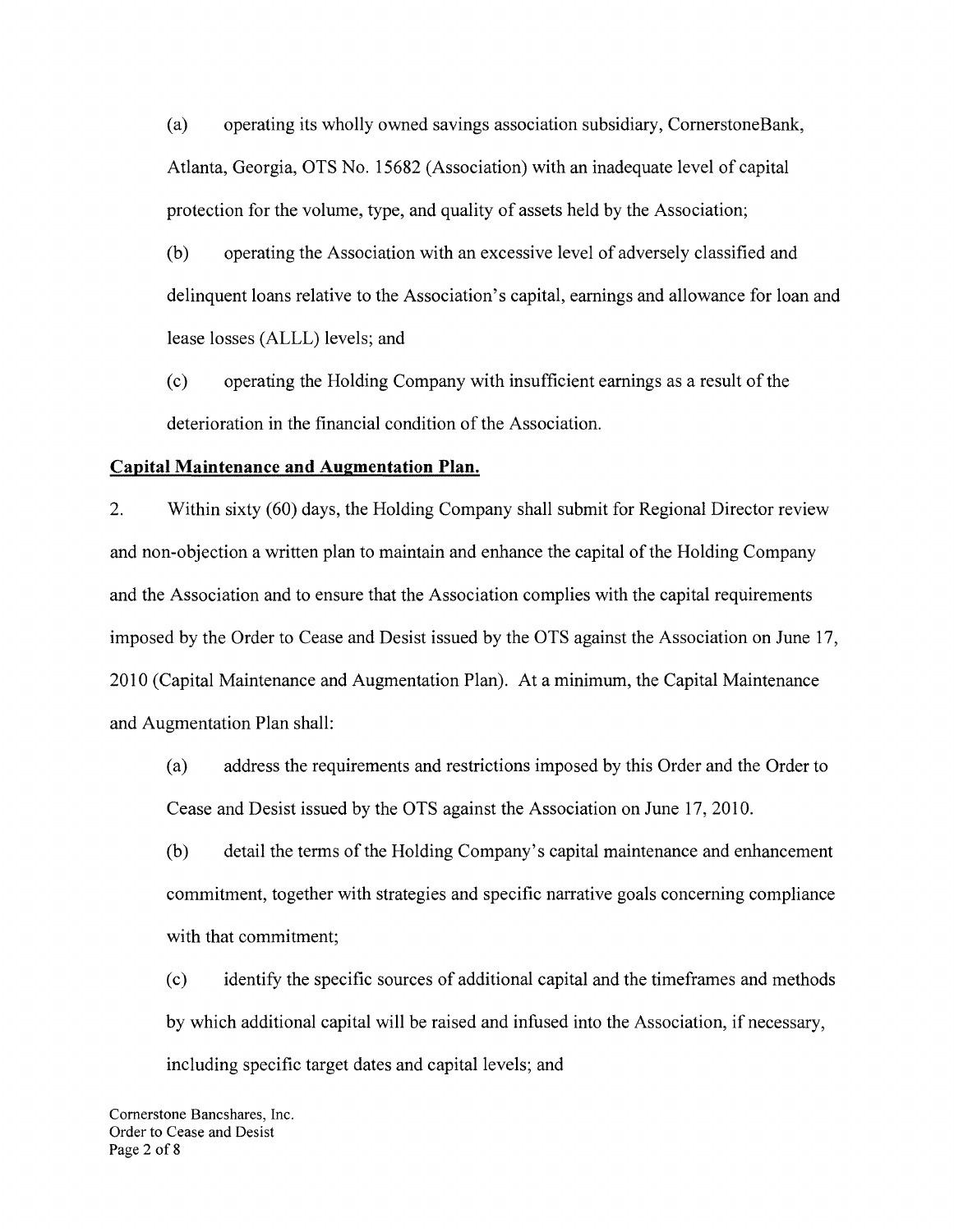(d) establish an alternative strategy including, but not limited to, seeking a merger or acquisition partner for the Holding Company and/or the Association, to be implemented immediately if the Holding Company's primary strategy to raise and infuse additional capital is unsuccessful.

3. Within fifteen (15) days after receipt of non-objection from the Regional Director, the Holding Company shall implement and comply with the Capital Maintenance and Augmentation Plan.

## **Thrift Oversight.**

4. Effective immediately, the Holding Company shall ensure the Association's compliance with applicable laws, rules, regulations, and agency guidance and all the terms of the Order to Cease and Desist issued by the OTS against the Association on June 17,2010.

### **Intercompany Transactions.**

5. Effective immediately, the Holding Company shall not enter into any agreements, contracts, or arrangements with the Association or renew, amend, or modify any existing agreements, contracts, or arrangements with the Association without receiving the prior written approval of the Regional Director. The Holding Company's written request for such approval shall be submitted to the Regional Director at least forty-five (45) days prior to the anticipated date of the proposed agreement, contract, or arrangement.

6. Effective immediately, the Holding Company shall not engage in any transactions with the Association, including but not limited to the making and receiving of any loans or the purchase or sale of any assets, without the prior written approval of the Regional Director. The Holding Company's written request for such approval shall be submitted to the Regional Director at least forty-five (45) days prior to the anticipated date of the proposed transaction.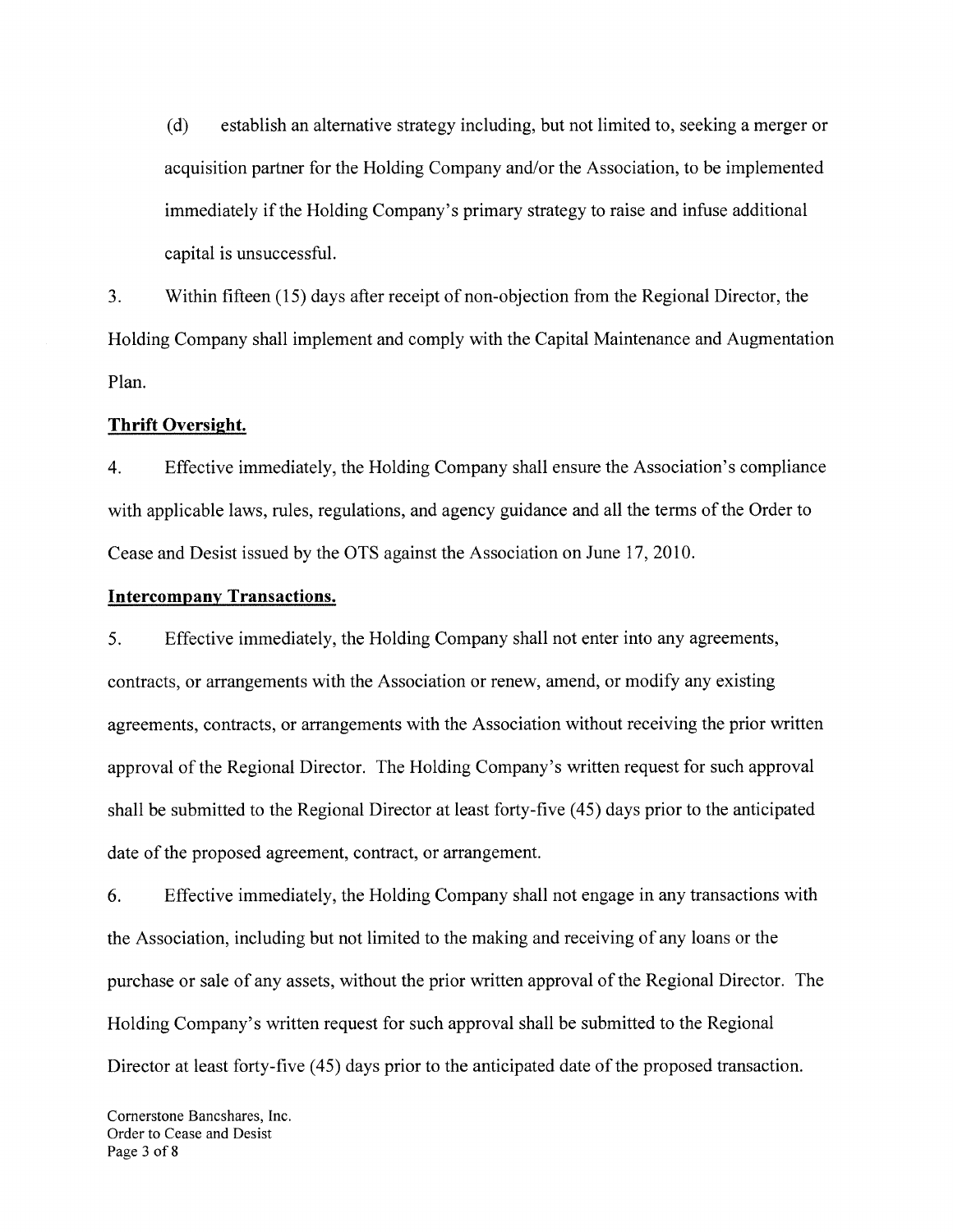#### **Dividends.**

7. Effective immediately, the Holding Company shall neither accept nor request that the Association make or pay any dividends or other capital distributions, as that term is defined in 12 C.F.R. § 563.141, or commit to make or pay dividends or any other capital distributions, without receiving the prior written non-objection of the Regional Director. The Holding Company's written request for non-objection shall be submitted to the Regional Director at least forty-five (45) days prior to the anticipated date of the proposed dividend payment or distribution of capital.

8. Effective immediately, the Holding Company shall not declare or pay any dividends or other capital distributions, as that term is defined in 12 C.F.R. § 563.141, without the prior written non-objection of the Regional Director. The Holding Company's written request for non-objection shall be submitted to the Regional Director at least forty-five (45) days prior to the anticipated date of the proposed dividend payment or distribution of capital.

#### **Debt Limitations.**

9. Effective immediately, the Holding Company shall not: (a) incur, issue, renew, modify, or rollover any debt or debt securities, increase any current lines of credit, guarantee the debt of any entity, or otherwise incur any additional debt without receiving the prior written nonobjection of the Regional Director; or (b) authorize or permit any subsidiary of the Holding Company to incur, issue, renew, modify, or rollover any debt or debt securities, increase any current lines of credit, guarantee the debt of any entity, or otherwise incur any additional debt without receiving the prior written non-objection of the Regional Director. All written requests to the Regional Director shall include, at a minimum, a statement regarding the purpose of the debt, the terms of the debt, the planned source(s) for debt repayment, and an analysis of the cash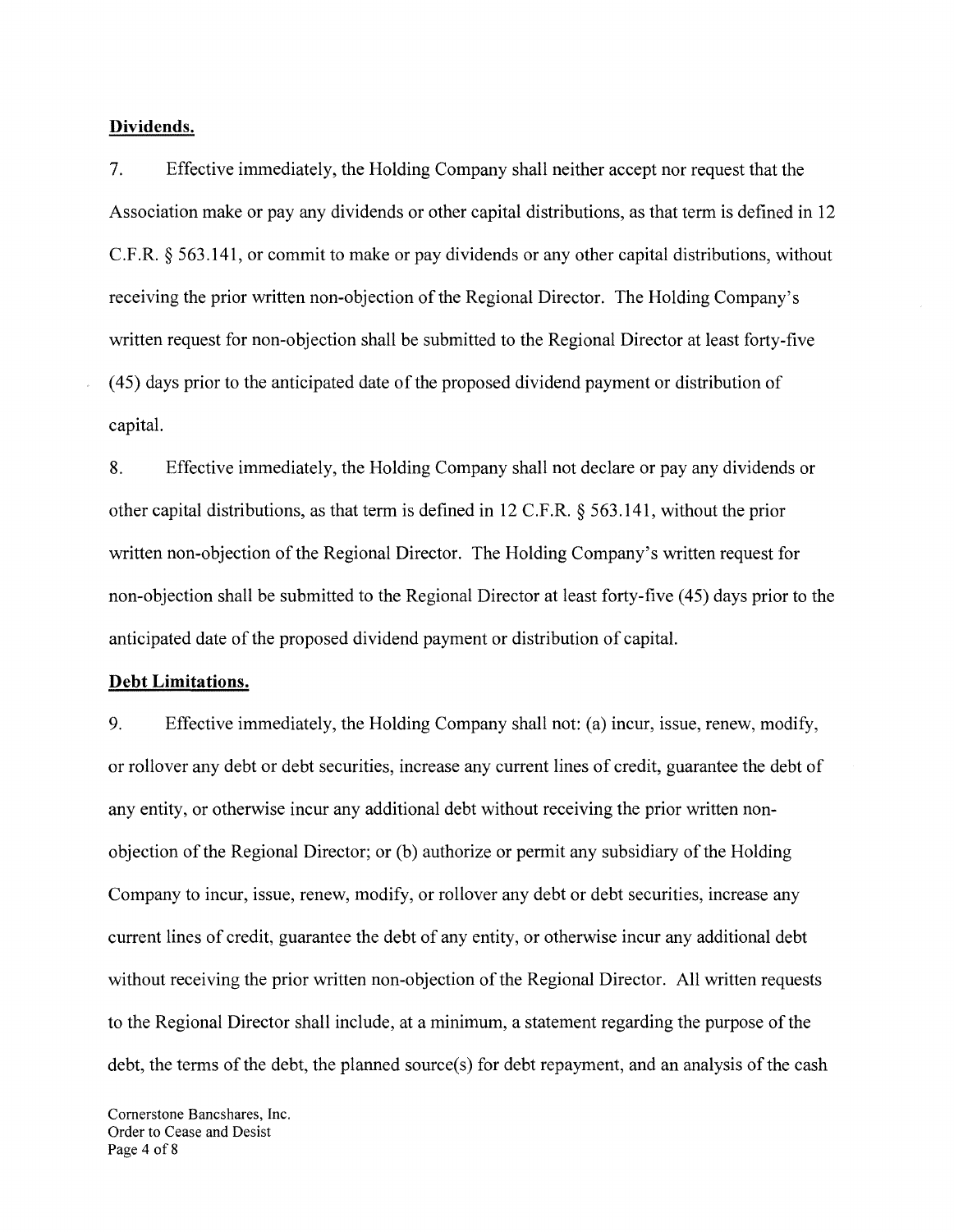flow resources available to meet such debt repayment. The Holding Company's written request for non-objection shall be submitted to the Regional Director at least forty-five (45) days prior to the anticipated date of the proposed debt issuance, renewal, modification, or rollover; the proposed increase in any current lines of credit; the proposed guarantee of the debt of any entity; or any other incurrence of additional debt.

10. Effective immediately, the Holding Company shall not, directly or indirectly, purchase or redeem any shares of its equity stock or debt securities without the prior written non-objection of the Regional Director. The Holding Company's written request for such non-objection shall be submitted to the Regional Director at least forty-five (45) days prior to the anticipated date of the proposed stock purchase or redemption.

## **Severance and Indemnification Payments.**

11. Effective immediately, the Holding Company shall not make any golden parachute payment<sup>1</sup> or prohibited indemnification payment<sup>2</sup> unless, with respect to each such golden parachute payment, the Holding Company has complied with the requirements of 12 C.F.R. Part 359.

## **Directorate and Management Changes.**

12. Effective immediately, the Holding Company shall comply with the prior notification requirements for changes in directors and Senior Executive Officers set forth in 12 C.F.R. Part 563, Subpart H.

<sup>&</sup>lt;sup>1</sup> The term "golden parachute payment" is defined at 12 C.F.R. § 359.1(f).

<sup>&</sup>lt;sup>2</sup> The term "prohibited indemnification payment" is defined at 12 C.F.R.  $\S$  359.1(1).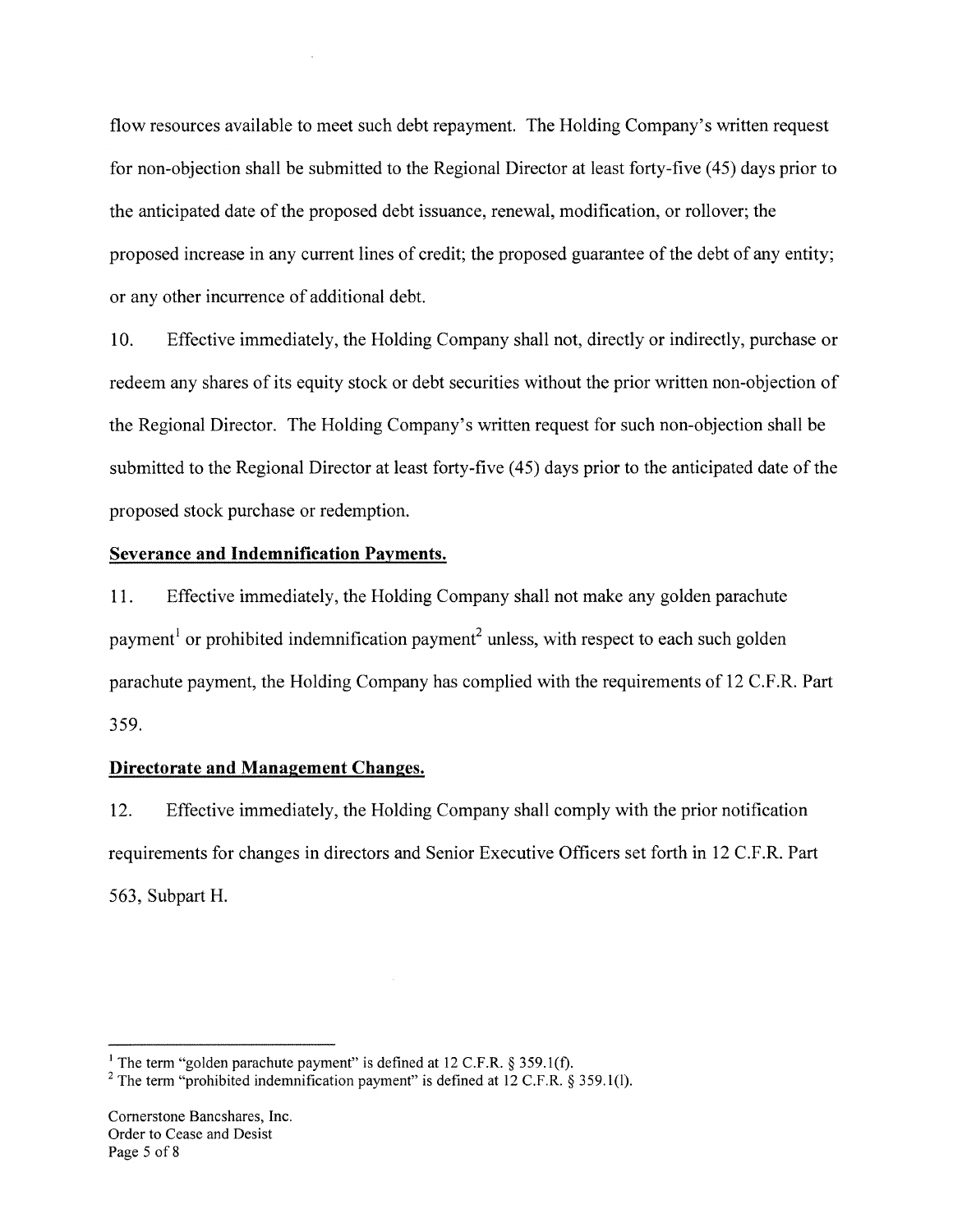# **Employment Contracts and Compensation Arrangements.**

13. Effective immediately, the Holding Company shall not enter into, renew, extend or revise any contractual arrangement relating to compensation or benefits for any Senior Executive Officer<sup>3</sup> or director of the Holding Company, unless it first provides the OTS with not less than forty-five (45) days prior written notice of the proposed transaction. The notice to the OTS shall include a copy of the proposed employment contract or compensation arrangement or a detailed, written description of the compensation arrangement to be offered to such officer or director, including all benefits and perquisites. The Board shall ensure that any contract, agreement or arrangement submitted to the OTS fully complies with the requirements of 12 C.F.R. Part 359, 12 C.F.R. §§ 563.39 and 563.161(b), and 12 C.F.R. Part 570 - Appendix A.

# **Effective Date, Incorporation of Stipulation.**

14. This Order is effective on the Effective Date as shown on the first page. The Stipulation is made a part hereof and is incorporated herein by this reference.

# **Duration.**

15. This Order shall remain in effect until terminated, modified, or suspended by written notice of such action by the OTS, acting by and through its authorized representatives.

# **Time Calculations.**

16. Calculation of time limitations for compliance with the terms of this Order run from the Effective Date and shall be based on calendar days, unless otherwise noted.

17. The Regional Director, or an OTS authorized representative, may extend any of the deadlines set forth in the provisions of this Order upon written request by the Holding Company

<sup>&</sup>lt;sup>3</sup> The term "Senior Executive Officer" is defined at 12 C.F.R. § 563.555.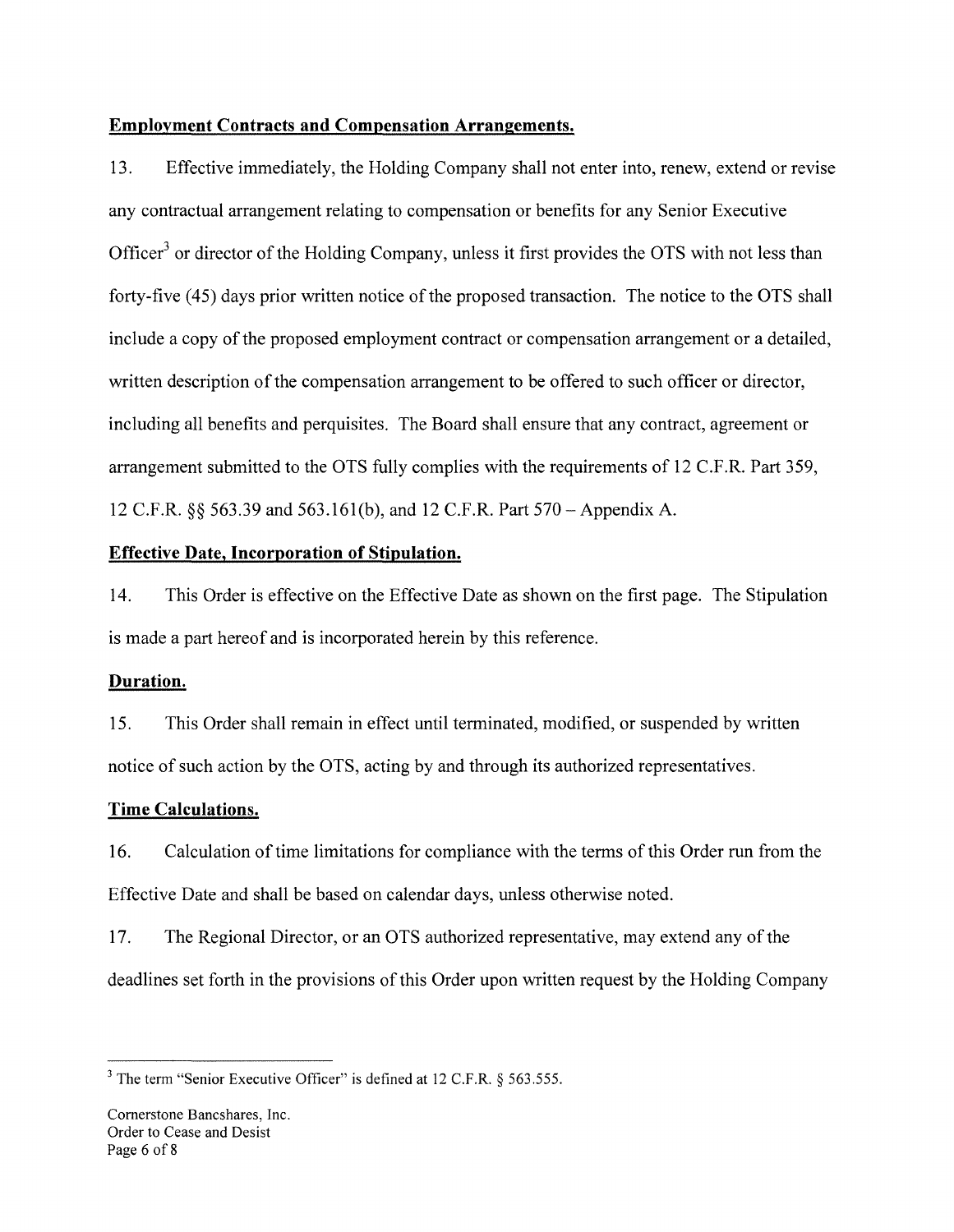that includes reasons in support for any such extension. Any OTS extension shall be made in writing.

### **Submissions and Notices.**

18. All submissions, including any reports, to the OTS that are required by or contemplated by this Order shall be submitted within the specified timeframes.

19. Except as otherwise provided herein, all submissions, requests, communications, consents, or other documents relating to this Order shall be in writing and sent by first class U.S. mail (or by reputable overnight carrier, electronic facsimile transmission, or hand delivery by messenger) addressed as follows:

- (a) To the OTS: Regional Director Office of Thrift Supervision 1475 Peachtree St., NE Atlanta, Georgia 30309 404.897.1861 (Fax)
- (b) To the Holding Company: Board of Directors c/o William B. Pendleton, Chairman 2060 Mount Paran Road, NW, Suite 100 Atlanta, Georgia 30327-2935 404.601.1251 (Fax)

## **[Remainder of Page Intentionally Left Blank]**

Cornerstone Bancshares, Inc. Order to Cease and Desist Page 7 of 8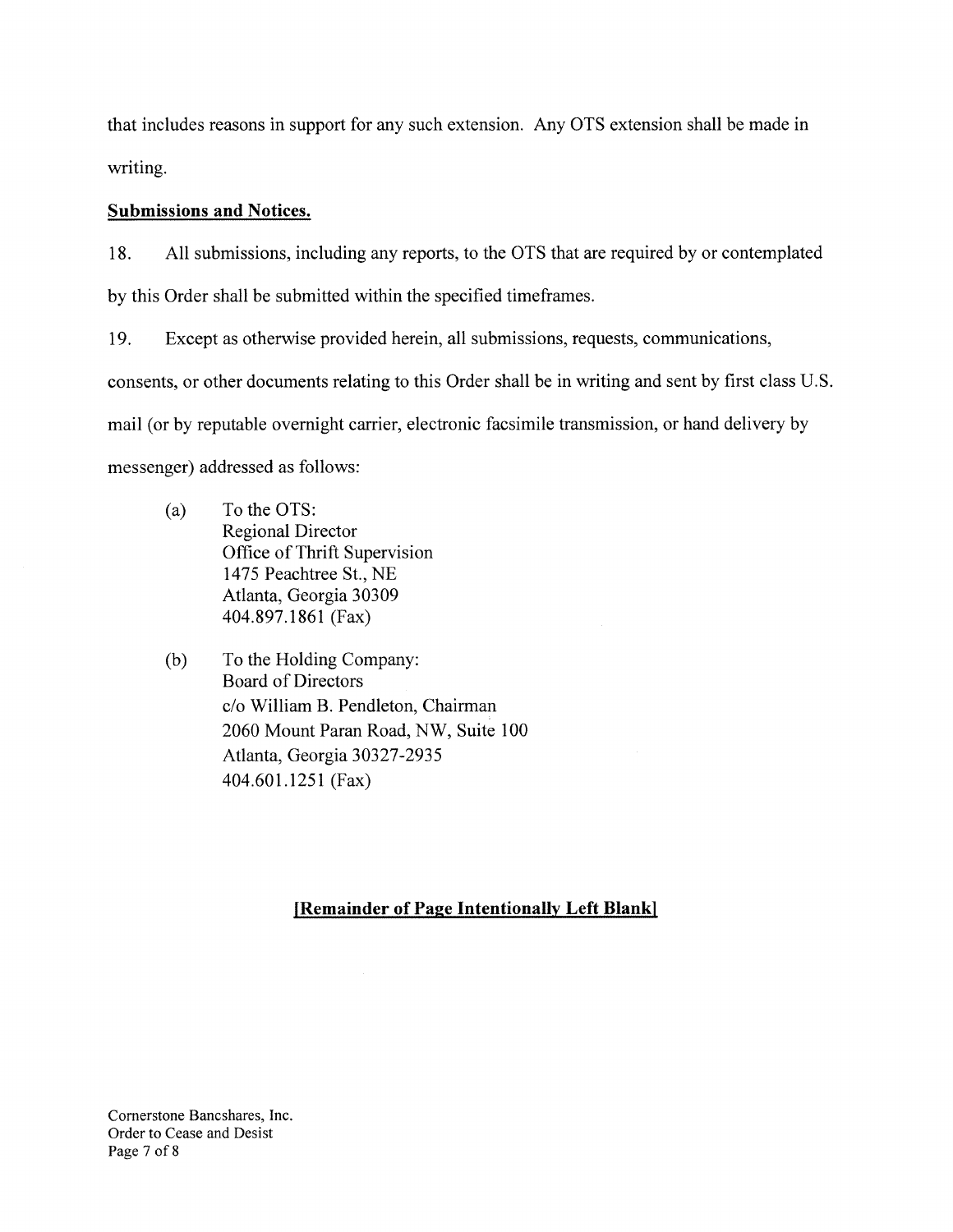# **No Violations Authorized.**

20. Nothing in this Order or the Stipulation shall be construed as allowing the Holding Company, its Board, officers, or employees to violate any law, rule, or regulation.

# **IT IS SO ORDERED.**

# **OFFICE OF THRIFT SUPERVISION**

By:  $/s/$ 

James G. Price Southeast Regional Director

Date: See Effective Date on page 1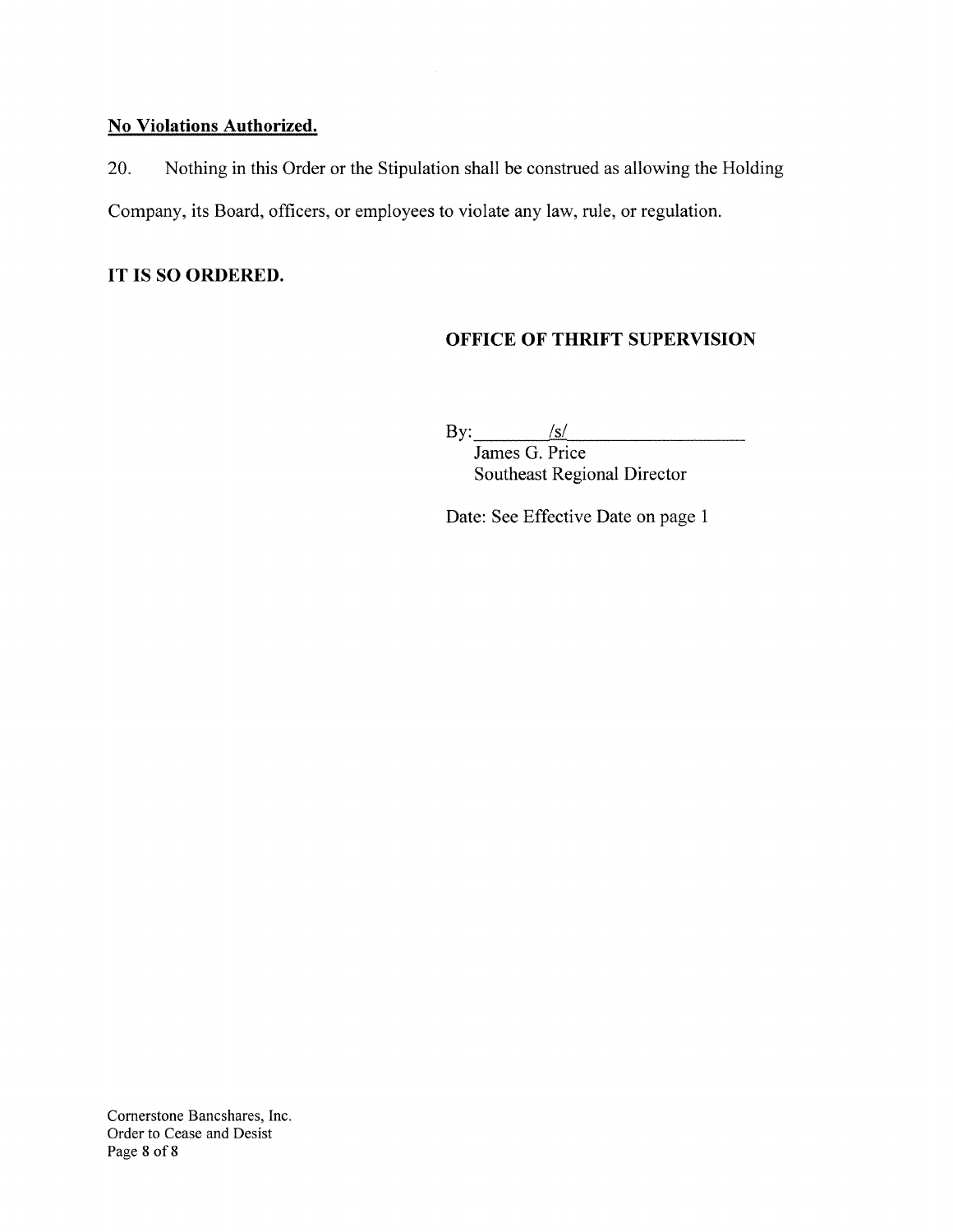# **UNITED STATES OF AMERICA Before the OFFICE OF THRIFT SUPERVISION**

) ) ) )

) ) )

In the Matter of

OTS Docket No. H-3978

**CORNERSTONE BANCSHARES, INC.** ) Effective Date: June **11,** 2010 Atlanta, Georgia

Order No.: SE-I0-027

## **STIPULATION AND CONSENT TO ISSUANCE OF ORDER TO CEASE AND DESIST**

**WHEREAS,** the Office of Thrift Supervision (OTS), acting by and through its Regional Director for the Southeast Region (Regional Director), and based upon information derived from the exercise of its regulatory and supervisory responsibilities, has informed Cornerstone Bancshares, Inc., Atlanta, Georgia, OTS Docket No. H-3978 (Holding Company), that the OTS is of the opinion that grounds exist to initiate an administrative proceeding against the Holding Company pursuant to 12 U.S.C. § 1818(b);

**WHEREAS,** the Regional Director, pursuant to delegated authority, is authorized to issue Orders to Cease and Desist where a savings and loan holding company has consented to the issuance of an order; and

**WHEREAS,** the Holding Company desires to cooperate with the OTS to avoid the time and expense of such administrative cease and desist proceeding by entering into this Stipulation and Consent to the Issuance of Order to Cease and Desist (Stipulation) and, without admitting or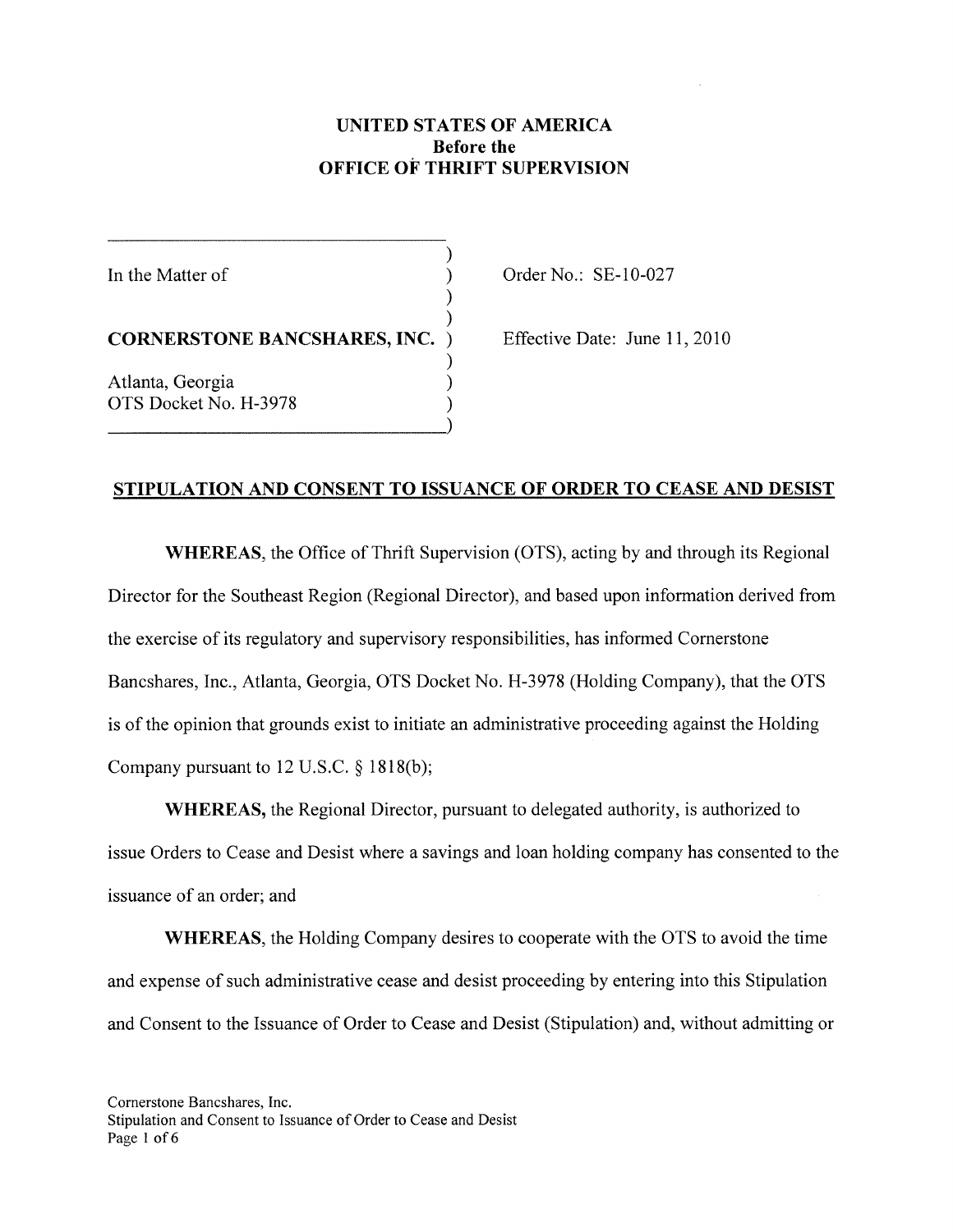denying that such grounds exist, but only admitting the statements and conclusions in Paragraphs 1 - 3 below concerning Jurisdiction, hereby stipulates and agrees to the following terms:

#### **Jurisdiction.**

1. The Holding Company is a "savings and loan holding company" within the meaning of 12 U.S.C. § 1813(w)(3) and 12 U.S.C. § 1467a. Accordingly, the Holding Company is a "depository institution holding company" as that term is defined in 12 U.S.C.  $\S$  1813(w)(1).

2. Pursuant to 12 U.S.C. § 1818(b)(9), the "appropriate Federal banking agency" may initiate cease and desist proceedings against a savings and loan holding company in the same manner and to the same extent as a savings association for regulatory violations and unsafe or unsound acts or practices.

3. Pursuant to 12 U.S.C. § 1813(q), the Director of the OTS is the "appropriate Federal banking agency" with jurisdiction to maintain an administrative enforcement proceeding against a savings and loan holding company. Therefore, the Holding Company is subject to the authority of the OTS to initiate and maintain an administrative cease and desist proceeding against it pursuant to 12 U.S.C. § 1818(b).

## **OTS Findings of Fact.**

4. Based on its November 16,2009 Report of Examination of the Holding Company (2009 ROE), the OTS finds that the Holding Company has engaged in unsafe or unsound banking practices, including, but not limited to:

(a) operating its wholly owned savings association subsidiary, CornerstoneBank, Atlanta, Georgia, OTS No. 15682 (Association), with an inadequate level of capital protection for the volume, type, and quality of assets held by the Association;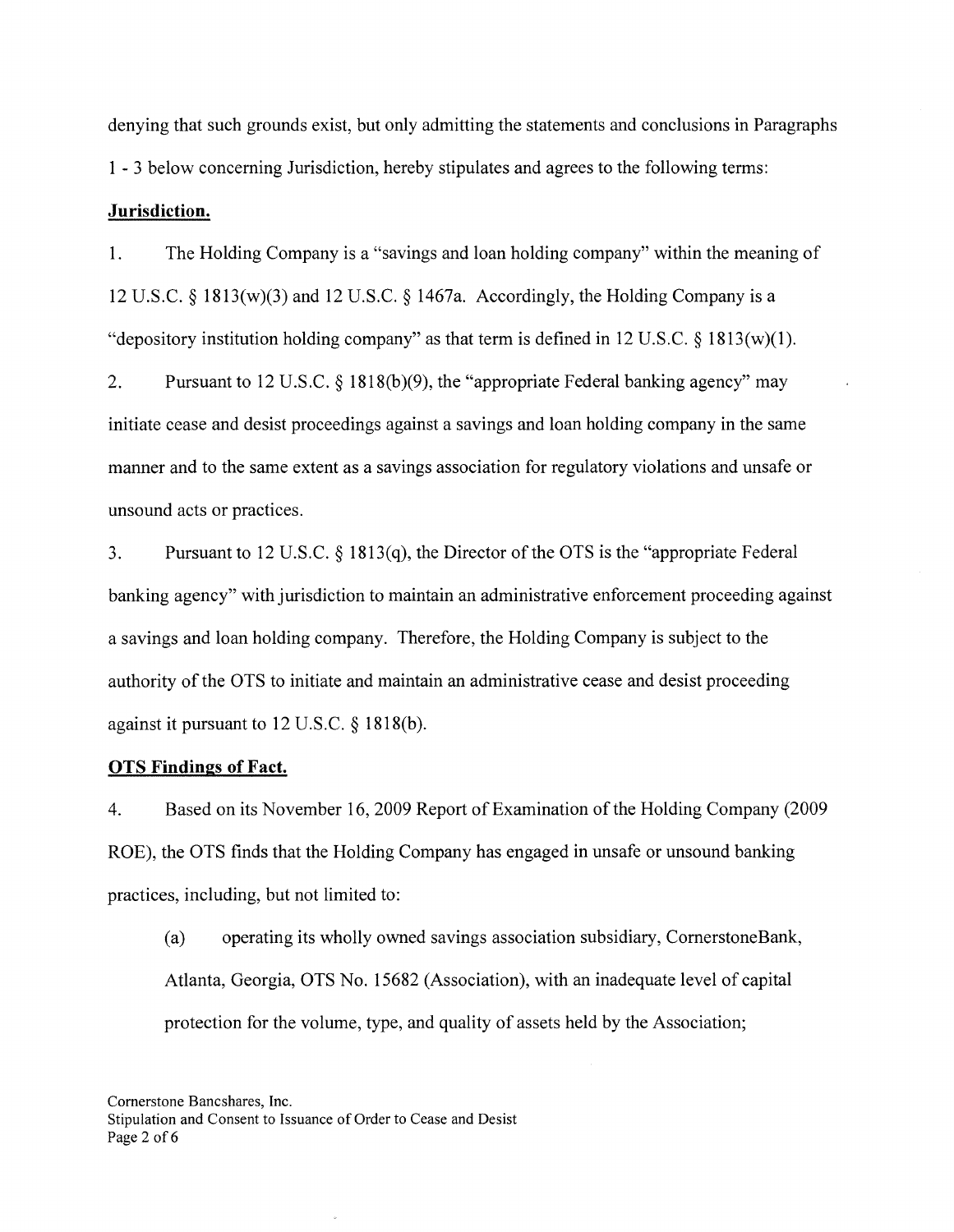(b) operating the Association with an excessive level of adversely classified and delinquent loans relative to the Association's capital, earnings and allowance for loan and lease losses (ALLL) levels; and

(c) operating the Holding Company with insufficient earnings as a result of increasing level of classified assets at the Association.

## **Consent.**

5. The Holding Company consents to the issuance by the OTS of the accompanying Order to Cease and Desist (Order). The Holding Company further agrees to comply with the terms of the Order upon the Effective Date of the Order and stipulates that the Order complies with all requirements of law.

## **Finality.**

6. The Order is issued by the OTS under 12 U.S.C. § 1818(b). Upon the Effective Date, the Order shall be a final order, effective, and fully enforceable by the OTS under the provisions of 12 U.S.C. § 1818(i).

#### **Waivers.**

7. The Holding Company waives the following:

(a) the right to be served with a written notice of the OTS's charges against it as provided by 12 U.S.C. § 1818(b) and 12 C.F.R. Part 509;

(b) the right to an administrative hearing of the OTS's charges as provided by 12

U.S.C. § 1818(b) and 12 C.F.R. Part 509;

(c) the right to seek judicial review of the Order, including, without limitation, any such right provided by 12 U.S.C. § 1818(h), or otherwise to challenge the validity of the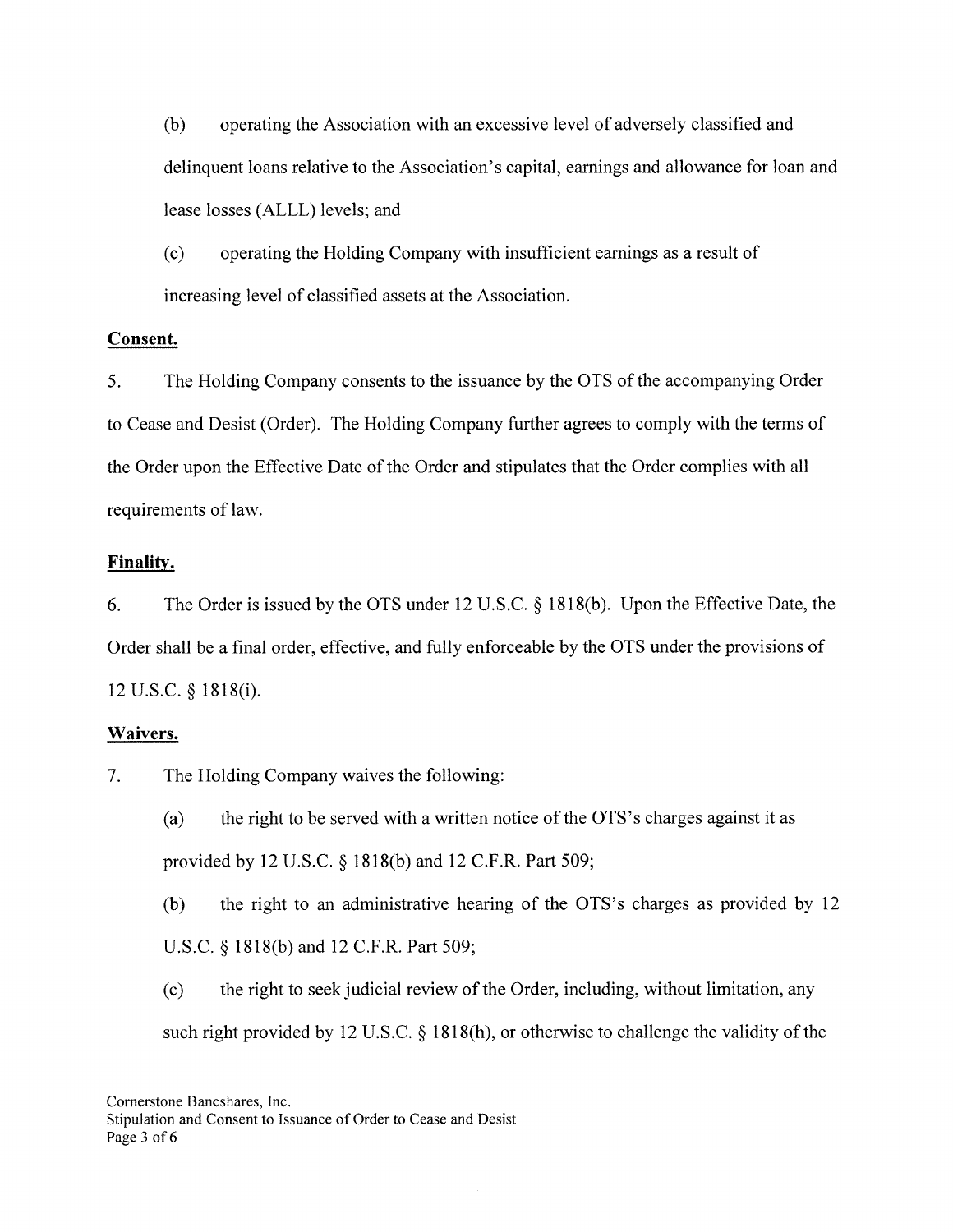Order; and

(d) any and all claims against the OTS, including its employees and agents, and any other governmental entity for the award of fees, costs, or expenses related to this OTS enforcement matter and/or the Order, whether arising under common law, federal statutes, or otherwise.

### **OTS Authority Not Affected.**

8. Nothing in this Stipulation or accompanying Order shall inhibit, estop, bar, or otherwise prevent the OTS from taking any other action affecting the Holding Company if, at any time, the OTS deems it appropriate to do so to fulfill the responsibilities placed upon the OTS by law.

### **Other Governmental Actions Not Affected.**

9. The Holding Company acknowledges and agrees that its consent to the issuance of the Order is solely for the purpose of resolving the matters addressed herein, consistent with Paragraph 8 above, and does not otherwise release, discharge, compromise, settle, dismiss, resolve, or in any way affect any actions, charges against, or liability of the Holding Company that arise pursuant to this action or otherwise, and that may be or have been brought by any governmental entity other than the OTS.

#### **Miscellaneous.**

10. The laws of the United States of America shall govern the construction and validity of this Stipulation and of the Order.

11. If any provision of this Stipulation and/or the Order is ruled to be invalid, illegal, or unenforceable by the decision of any Court of competent jurisdiction, the validity, legality, and enforceability of the remaining provisions hereof shall not in any way be affected or impaired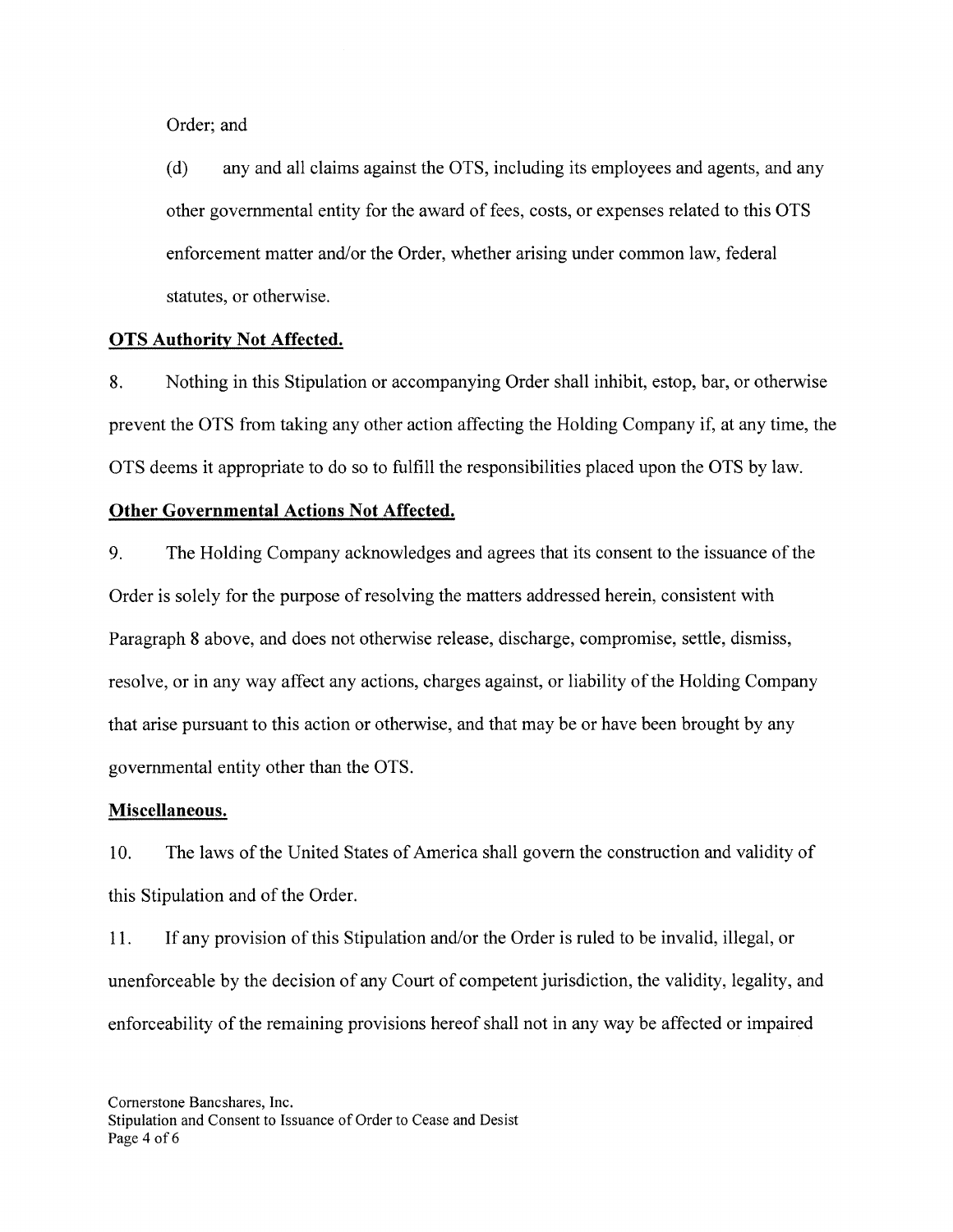thereby, unless the Regional Director in his or her sole discretion determines otherwise.

12. All references to the OTS in this Stipulation and the Order shall also mean any of the OTS's predecessors, successors, and assigns.

13. The section and paragraph headings in this Stipulation and the Order are for convenience only and shall not affect the interpretation of this Stipulation or the Order.

14. The terms of this Stipulation and of the Order represent the final agreement ofthe parties with respect to the subject matters thereof, and constitute the sole agreement of the parties with respect to such subject matters.

15. The Stipulation and Order shall remain in effect until terminated, modified, or suspended in writing by the OTS, acting through its Regional Director or other authorized representative.

#### **Signature of Directors/Board Resolution.**

16. Each Director signing this Stipulation attests that he or she voted in favor of a Board Resolution authorizing the consent of the Holding Company to the issuance of the Order and the execution of the Stipulation.

**WHEREFORE,** the Holding Company, by its directors, executes this Stipulation.

Accepted by:

### **CORNERSTONE BANCSHARES, INC. Atlanta, Georgia**

#### **OFFICE OF THRIFT SUPERVISION**

 $\sqrt{s}$  $\mathbf{By:}$ 

William B. Pendleton Chairperson

By:  $/s/$ 

James G. Price Southeast Regional Director

Date: See Effective Date on page 1

Cornerstone Bancshares, Inc. Stipulation and Consent to Issuance of Order to Cease and Desist Page 5 of 6